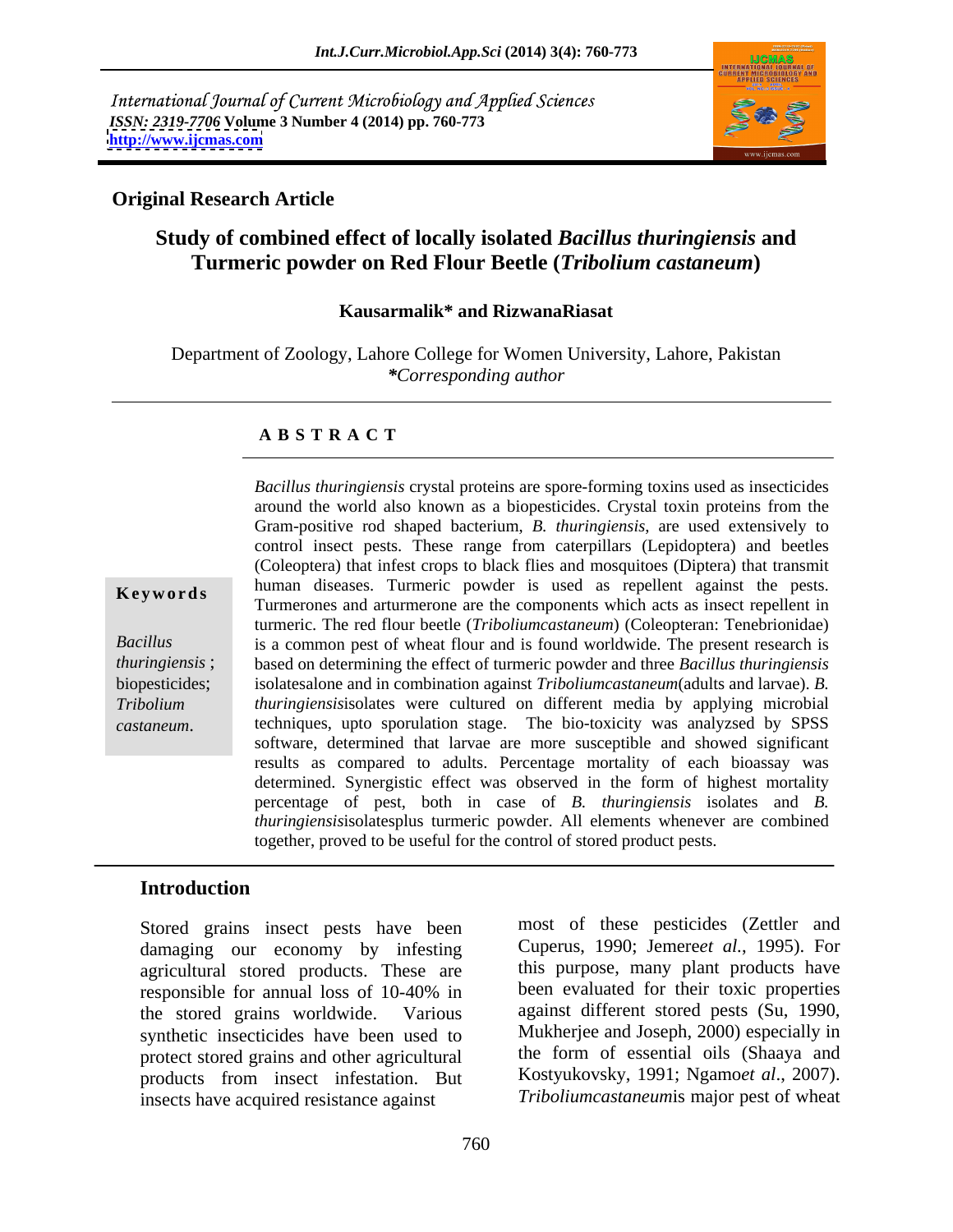grains flour (Howe,1965). In the present cry genes have been divided into four students) against stored grains products The Cry proteins contain minimum 50

and also museum specimens (Via, 1999; These beetles are of two types *Tribolium castaneum* and *Tribolium confusum* and

was rediscovered by Berliner. From to the establishment of microbial pesticide or insecticides (Aizawa and Shigetane, 2001). *Bacillus thuringiensis*is rod shaped gram positive, spore forming bacteria and *thuringiensis* mainly dependent on Cry it produces delta endotoxins called the proteins and it differ with the type of crystalline proteins at the time of its insect. *B.t.* is also being used as biological inactive phase of growth. At the end of pesticide against various insects belongs to sporulation, after breakdown of the cell the order like Diptera, Coleoptera, wall the crystal is free to the environment Lepidoptera and Homoptera (Cannon,

*Bacillus thuringiensis* has 34 distinguished subspecies. Cry (crystal delta-endotoxins) therefore insecticides derived from the and Cyt (cytolysins) are two common *Bacillus thuringiensis* are attaining

study, laboratory studies reported on the classes named CryI, CryII, CryIII and toxic effect of turmeric powder plus CryIV. Cyt genes have been classified into locally isolated *B.t* (previous research two classes (Hofte and Whiteley, 1989). pest, *T.castaneum.* subgroups with 200 members (Bravo, *Tribolium castaneum* is generally known receptors on cells, in the insect midgut as red flour beetle attacked the stored grain whereas, Cyt toxins does not recognize products like nut, flour, meal pasta, spices, specific binding site (Lereclus*et al*., 1993). beans, cereals, seeds, chocolate, cake mix Cyt genes have shown action against Weston and Rattlingourd, 2000). Red flour shemipterans (true bugs) and dictyopterans beetles are not able for stinging and biting (roaches and termites) (Frutos*et al*., 1999). but they have chewing mouthparts. These Different steps are involves in the mode of beetles may produce allergic responses but action of *Bacillus thuringiensis* and do not spread disease (Alanko*et al*., 2000). directly causes the mortality of insects, both are crucial pests in home as well as in toxins. After the ingestion of delta grocery stores. The confused flour beetle endotoxins crystals, they break up in the gets this name because at first glance it midgut of insect, releasing the protoxins. appears to be very similar to red flour This are proteolytically changed into beetle (Walter, 1990). fragments and then binds to the cells of In 1909, Shigetane Ishiwata was first disturbs the osmotic equilibrium of these discovered the bacterium *Bacillus*  cells by creating pores in the cell *thuringiensis*(*B.t.*), and after ten years it membrane causing the cell to lyse (Van infected larvae of *Anagasta kuehniella*, and the gut become paralyzed; and after a this *B.t.* was isolated and this discovery led few hours of ingestion mainly insects will The Cry proteins contain minimum 50 2007). Cry toxins binds to particular dipteran and coleopteran pests as well as different strains follows same mode of action which were isolated from the midgut epithelium. The activated protein Rie*et al*., 1992). The insect stops feeding and the gut become paralyzed; and after a few hours of ingestion mainly insects will die (Marrone and Macintosh, 1993).

(Schnepf*et al*., 1998). 1993). Naturally occurring pesticides are groups of insecticidal crystal proteins. The worldwide value. Biological pesticidesInsecticidal activity of *Bacillus*  very helpful alternative of chemical insecticides which pollute the environment therefore insecticides derived from the *Bacillus thuringiensis* are attaining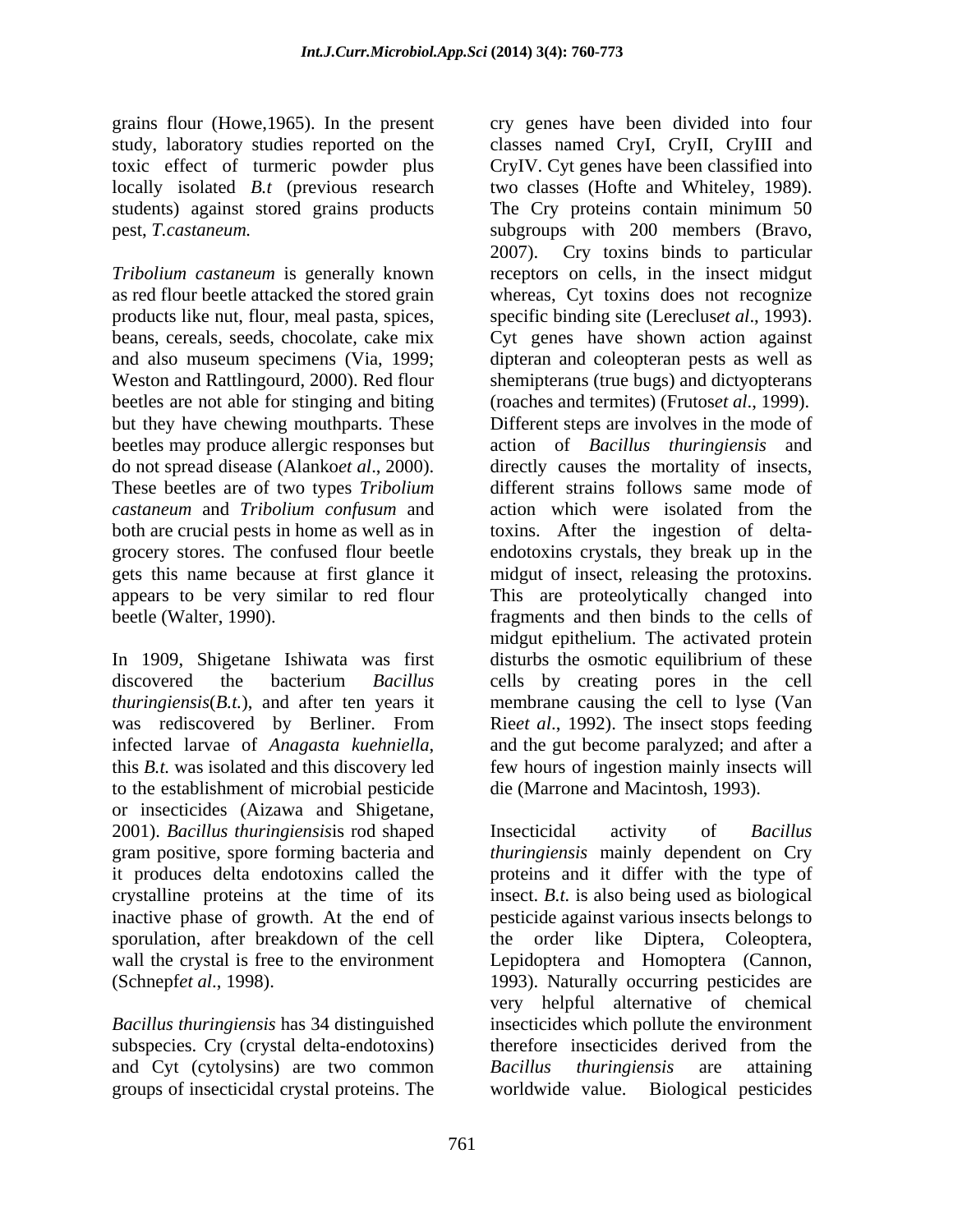are used for the control of pests in public and botanicals (pyrethrins) spruce budworms (Van Frankenhuyzen *et al*., 1993). For insect control especially for lepidopteran's larvae, crystal protein

Chemical insecticides are helpful to maintain the economic losses and effective method for controlling pests, as it is **Materials and Methods** inexpensive (Wadleigh*et al*., 1991). Synthetic insecticides are used for the control of insects in food products widely but on the other hand it was found that it Adults of affects the humans so it became necessary collected from wheat flour, semolina, to lessen the use of insecticides in food cereals, rice, etcand introduced in glass products (Aldryhim, 1993). Fumigants and jars of 300 ml capacity. Each jar was filled synthetic insecticides are extensively used  $1/4<sup>th</sup>$  with sterilized mixture of semolina for the control of insect pests in stored and some quantity of yeast extract as diet food products, which leads to hazards such of *T. castaneum* and 50 adults were as pest environmental disturbances, released in each jar. The semolina and resurgence, and toxic effects on non-target yeast extract was used as diet for *T*. organisms, pest resistance to pesticide and castaneum. The culture medium was increasing costs of application (Isman, placed at 60°C for three hours in an oven 2006). Fumigation plays very significant  $\overline{so}$  that maximum reduction of role for the eradication of insect pests in stored products, (Zettler and Arthur, 2000). In Pakistan, with fumigants like  $30 \pm 1^{\circ}$ C and  $60 \pm 5\%$  relative humidity phosphine the control of (Saleem and Shakoori, 1984). Every third *Triboliumcastaneum*is being successful day, to obtain enough larvae for

Insecticides used for the purpose of **Microbiological techniques for growth** controlling pests can be categorized as of B.t. organophosphates (chlorpyrifos and chlorpyrifosmethyl), insect growth  $\mathbf{r}$  reparation, stermization and rouring regulators (IGRs) (*S*-hydroprene), pyrethroids (cyßuthrin, fenvalerate, and<br>delteration) explorates (bardioseph) Shaf1, Sd1 and Sid1 Bacillus deltamethrin), carbamates (bendiocarb)

health, forestry and agriculture (Subramanyam*et al*., 1993). For the (Entwistle*et al*., 1993). Proteins from the control of indoor and agricultural pests family *cry1A* and *cry2A* are very active pesticides are being used (Garey and against the lepidopteran's larvae these are Wolff, 1998). In China, for control of gaining agronomic importance worldwide. insects one of the most accepted synthetic These proteins are also noxious against the pesticides called pyrethroid is used and botanicals (pyrethrins) (Bloomquist, 1996).

the members of Noctuidae family and Plant extracts comprise a rich source of Cry9Ca1 was also found (Lambert *et al.*, for the control of pests (Wink, 1993). It affects the insects in different ways; they bioactive chemicals which is being used for the control of pests (Wink, 1993). It affects the insects in different ways; they might interrupt important metabolic pathways and cause death

# **Materials and Methods**

# **Rearing of insect**

(Rehman, 2000). experimentation, the new diet were added.  $Triboliumcastaneumwere$ collected from wheat flour, semolina, *castaneum*. The culture medium was so that maximum reduction of contamination should be achieved. The larvae of *T. castaneum*were reared at  $30\pm1\degree C$  and  $60\pm5\%$  relative humidity

# **of** *B.t.*

### **Preparation, Sterilization and Pouring of Media**

Shaf1, Sd1 and Sid1 *Bacillus thuringiensis*isolates were grown on Petri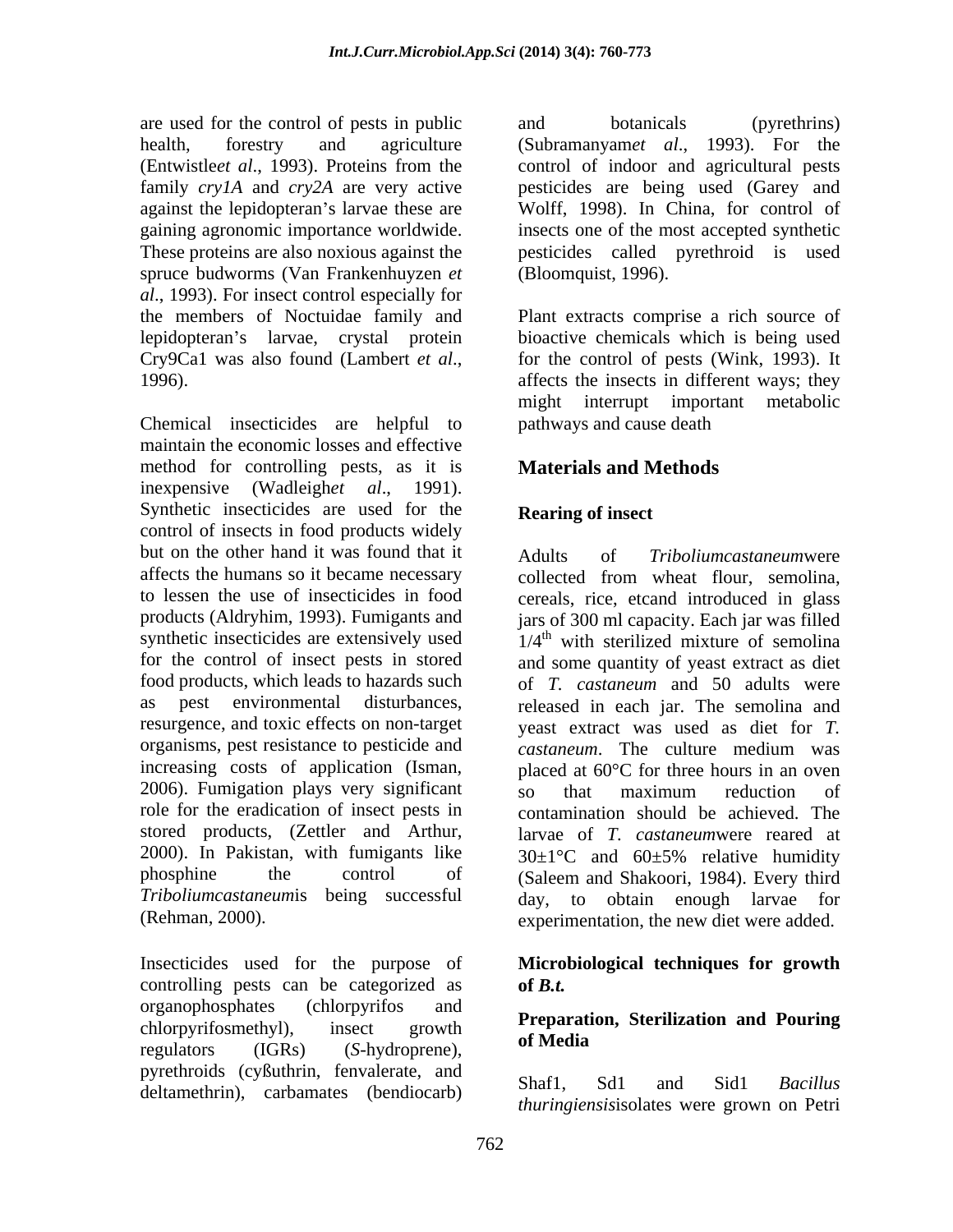plates containing T3 medium. The that it was further used in the *B.t.* bioassay. composition of T3 medium was 1.5 g of yeast extract, 15g of agar/liter, 3g of **Collection of pellets of** *B. thuringiensis* tryptone, 2g of tryptose, 0.005g of  $MnCl<sub>2</sub>2H<sub>2</sub>O$ , and 2.5 ml of 1M phosphate  $B$ . *thuringiensis* was stored in falcon buffered saline (pH 6.9). All these tubeswas added in the centrifuge tubes chemicals were dissolved in distilled according to their labeled as Shaf1, Sd1 water. All the glass wares, test tubes, and Sid1. After centrifugation at 3000 rpm petridishes, flasks, beakers, pipettes etc to obtain the pure pellets of these three *B.t.* were sterilized at 121°C for 3 hours in an oven. Media was also sterilized at 121°C for 20 minutes in autoclave. After the media was autoclaved, it was kept for few minutes at room temperature to cool the For the preparation of glycerol stock 0.5ml flask and then poured it into the petri- of bacterial cultural of all three plates. After pouring the plates were *B.thuringiensis* was added in sterile placed in the refrigerator to solidify the labeled eppendorf tubes separately. After media for few minutes. All solidify poured that 300µl glycerol was added in each plates were kept in incubator for 24 hours tube. By vortexing mixed them well and

First of all, label the bottom of the petriplate such as Shaf1, Sd1 and Sid1. Then took an inoculating loop and sterilized it by dipping in alcohol and then with flame and make sure that it became Endospore staining and Gram staining as red hot. It was then cooled. After that a well as biochemical tests like starch loop full of bacterial culture was taken and hydrolysis were performed for the B.t. streaked it in a zigzag manner on the isolates (Karnataka, 2009). solidify plates. All this was done in laminar flow hood to avoid the **Growth of B.t. in 7% Sodium Chloride** contamination. Then the plates were kept

After 3 days the bacterial growth was checked and growth was collected with the help of the inoculating loop in falcon tubes **Insect Bioassay** which also labeled as Shaf1, Sd1 and Sid1. Then distilled water was added in all the The toxicity of three *B. thuringiensis* falcon tubes containing the *B*. isolates combined and turmeric powder<br>*thuringiensis* and shaked it well. All the was checked individually as well as in growth of *B. thuringiensis* was stored in the falcon tube and placed it in freezer so

*B. thuringiensis* was stored in falcon isolates, for bioassay.

### **Preparation of glycerol stock**

at 37°C to check the contamination. stored at -80°C. When required for use, **Streaking of plates** were obtained when small amount was of bacterial cultural of all three defrost the stock and the bacterial colonies again streaked on agar solidified plates.

### **Staining and biochemical characterization of** *B. Thuringiensis*

Endospore staining and Gram staining as hydrolysis were performed for the *B.t*. isolates (Karnataka, 2009).

### **Growth of** *B.t.***in 7% Sodium Chloride**

in incubator at 30°C for 3 days. In this test,7% (w/v) trypticase salt was Growth of bacteria on plates **Contained** LB medium and designated required. Inoculated the test tubes which contained LB medium and designated isolates. After incubation at 37°C for 14 hours the turbidity was observed.

### **Insect Bioassay**

isolates combined and turmeric powder was checked individually as well as in combined form on the second instar larvae of *Triboliumcastaneum* and newly formed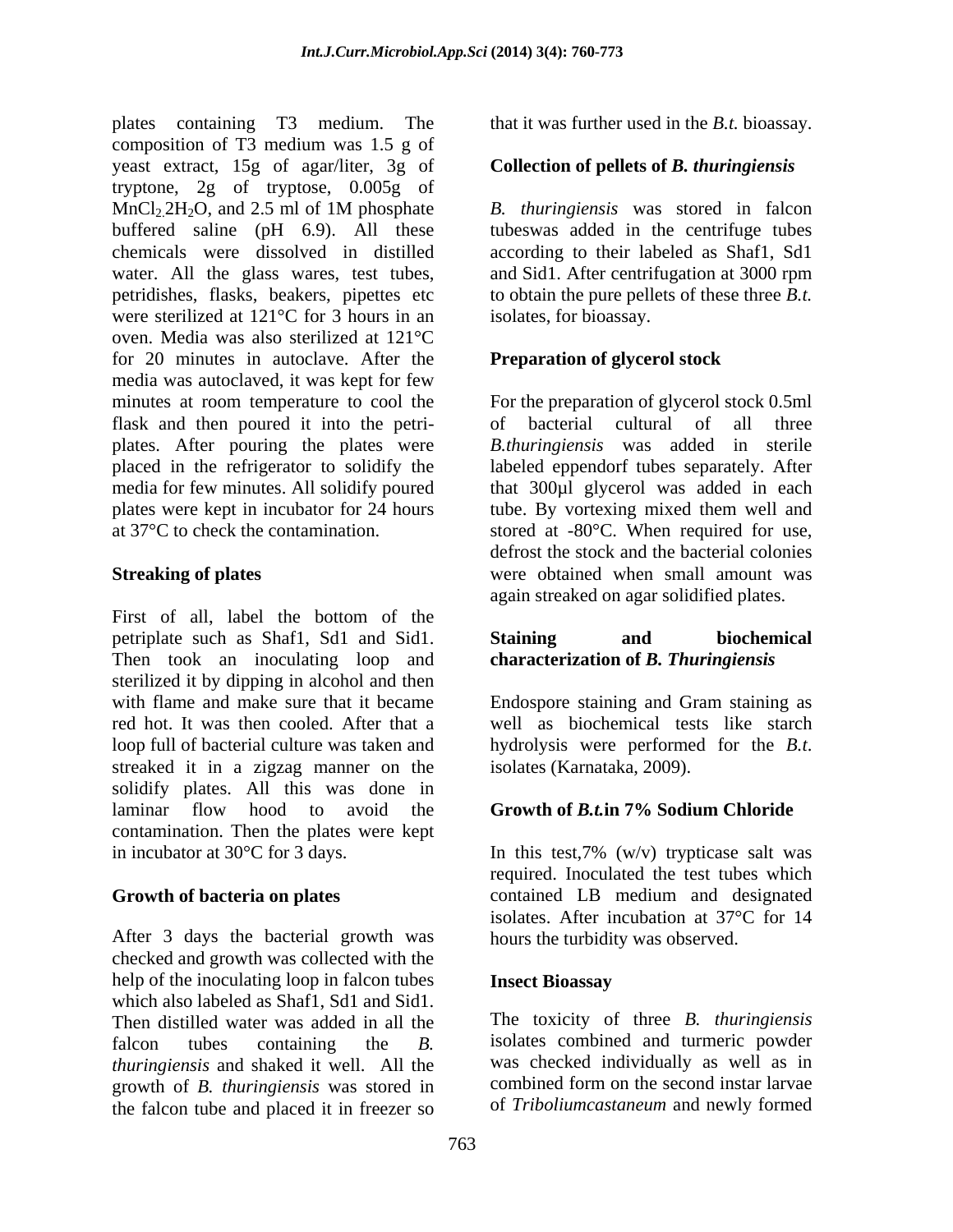adults as well. At high concentration bioassay was first performed of all these bioassay was performed in triplicated form and repeated three times. After three days, discarded. In the bottom of the tubes, the mortality was observed and  $LC_{50}$  was

of yeast extract and 0.8g of semolina as per gram in each glass vial. Vial is covered same procedure is done for the second in 0.087g Sid1 mixed them with per gram mortality in control group so that it was compared with experimental or treated

powder 0.125, 0.25, 0.5 and 1g were introduced 20 larvae in each glass vial seven days. Same set of bioassay was

and Sid1 was carried, the collected pellet

and then checked the mortality of larvae them at 3000 rpm for 5 min. This and adults and after that other centrifugation is repeated three times in concentrations were adjusted. Each centrifugation tubes till all the media was counted by probit analysis SPSS an oven.The dried pellet of each isolates programme. was taken and crushed them in pestle **Control group** like powder. The concentrations of *B.t.*  20 newly formed adults of *T. castaneum* 0.23g and 0.45g and concentration of *B.t.*  were taken from the jars to carried out of Sd1 were adjusted like 0.087g, 0.17g, bioassay and placed it in vials which 0.35g and concentration of *B.t.* of Sid 1 already had diet of *T. castaneum*like 0.2g were adjusted like 0.0875g, 0.17g and with its cap and placed it at 28<sup>o</sup>C and 70% separate glass vials like first concentration relative humidity (RH) in incubator. The was 0.11g Shaf1 *B.t,* 0.087g Sd1 *B.t,* and star larvae bioassay. In control group, diet i.e. 0.8 gram semolina and 0.2 gram of mortality was also checked as there was no yeast extract. These concentrations were groups. separately. Likewise second combination **Insecticidal plant bioassay** 0.17g Sd1 *B.t* and 0.17g Sid1 *B.t.* mixed Theselected concentration ofturmeric semolina and 0.2 gram of yeast extract. mixed as per gram diet of red flour beetle. vials and introduced 20 second instar Each concentration had three replicate and larvae in each vial separately. 20 larvae with the help of camel brush. The control combined concentration was 0.45g Shaf1 sample was maintained without the *B.t*, 0.35g Sd1 *B.t.* and 0.35g Sid1 *B.t.* turmeric powder. At regular interval of 24 mixed in 1g diet. For each combined hours the mortality data was checked for concentration the bioassay was carried out carried out for adults. *B.t.* isolates selected for adult bioassay **Combined** *B.t.* **bioassay** (0.10, 0.20 and 0.40g) and Sid1 was (0.16, Before the bioassay of three *B*. concentrations of all the *B.t.* isolates 0.13, *thuringiensis* isolates such as Shaf1, Sd1 and 0.16 (Shaf1, Sd1 and Sid1) of each *B.t.* isolate in falcon tubes were mixed with distilled water and centrifuged washed away and the supernatant was discarded. In the bottom of the tubes, the pellets were obtained which were dried in mortar separately to form the fine granules isolateof Shaf1 were adjusted like 0.11g, 0.35g, for larvae. Three different combined concentrations were prepared in separate glass vials like first concentration 0.087g Sid1 mixed them with per gram added in glass vials and introduced 20 second instar larvae in each vial of *B.t* isolates was made 0.23g Shaf1 *B.t*, 0.17g Sd1 *B.t* and 0.17g Sid1 *B.t*. mixed them with per gram diet i.e. 0.8 gram These concentrations were added in glass were introduced in each vial and third for larvae. The concentrations of Shaf1 was (0.13, 0.26 and 0.53g) and of Sd1 was 0.32 and 0.62g). Mixed the first concentrations of all the *B.t.* isolates 0.13, 0.10 and 0.16 (Shaf1, Sd1 and Sid1)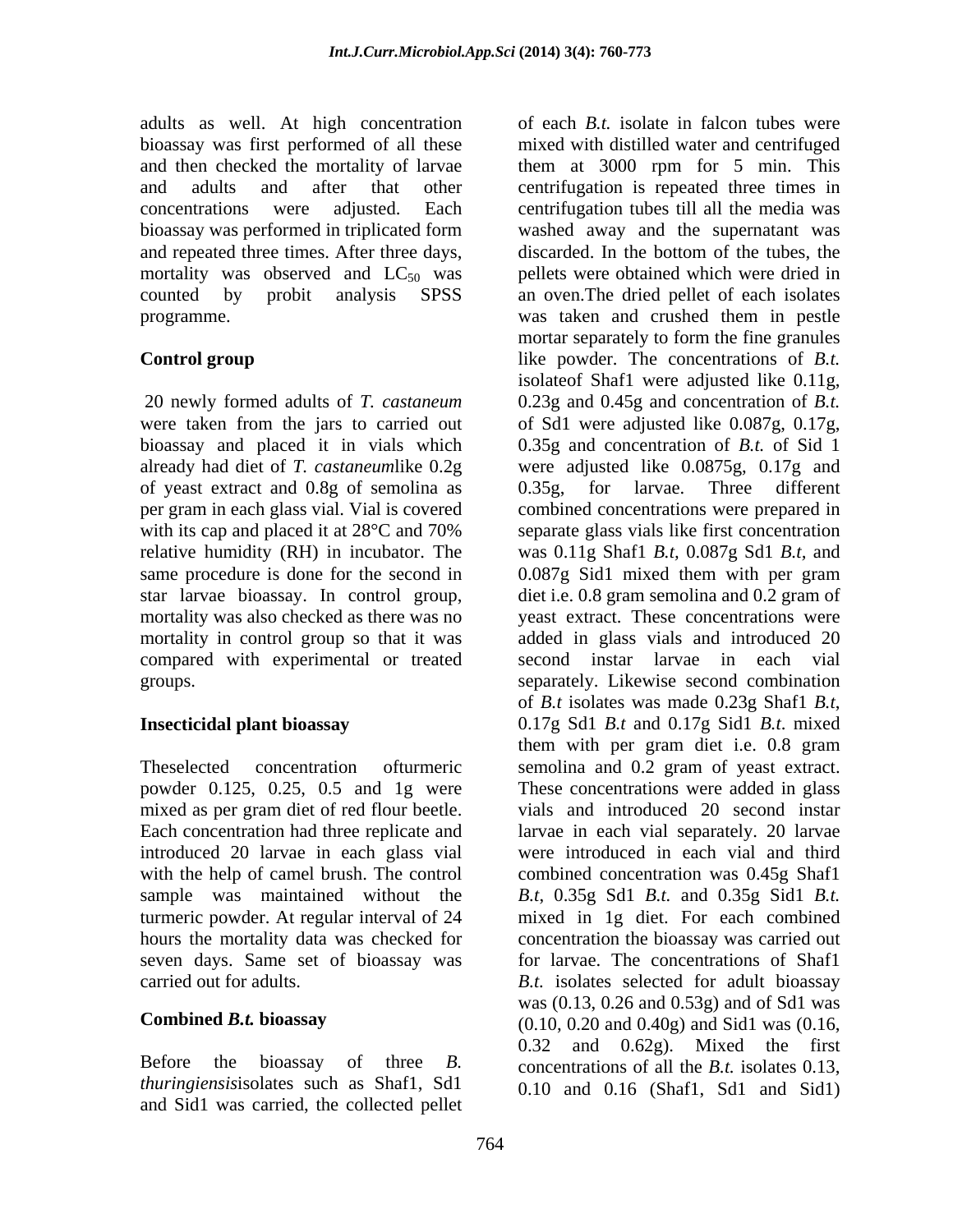respectively. Similarly second and third and 0.62g Sid1 were mixed in 1gm of diet. concentration was made.*B.t*. showed its effectiveness or toxicity in three days and results were noted for seven days so the compared with individual mortality of mortality of larvae and adults was observed and percentage mortality for each day was calculated by using Statistical analysis percentage formula.

Bioassay was carried out in combination *B.t.* isolates were observed. Mortality rate with turmeric powder, three combined *B.t.*  was analysed by SPSS (probit) Programme isolates (Shaf 1, Sd1 and Sid1). Three and  $LC_{50}$  was calculated for turmeric different combined concentrations were powder after three and seven days and prepared in separate glass vials like first concentration was 0.125g turmeric powder, 0.11g Shaf1 *B.t,* 0.087g Sd1 *B.t* and 0.087g Sid1 *B.t,* as along with 1 gram of diet. 20 larvae were introduced in each The present study was conducted to check vial. Total 60 larvae were used in each the individual as well as combined combined concentration bioassay. insecticidal effect of *Bacillus thuringiensis* Likewise second concentration was made isolates along with turmeric powder 0.25g turmeric powder, 0.23g Shaf1 *B.t*, against the *Triboliumcastaneum* larvae and 0.17g Sd1 *B.t* and 0.17g Sid 1 *B.t*, in 1gm adults. The mortality of these insects was diet and third concentration was  $0.5g$  observed and the  $LC_{50}$  value was turmeric powder, 0.45g Shaf1 *B.t*, 0.35g calculated by SPSS (Probit) Programme. Sd1 *B.t* and 0.35g Sid 1 were mixed in 1gm of diet. For each combined concentration, the bioassay was carried out for larvae. The bioassay was also in triplicate form. The mortality rate was Three *Bacillus thuringiensis* isolates of checked after every 24 hours for seven days. The combined %age mortality was calculated and compared it with individual mortality of larvae. Combined bioassay for adult was 0.125g turmeric powder, Shaf1*B.t.* 0.13g, Sd1*B.t.* 0.10g and After the selection and growth of *B.t.* Sid1*B.t.* 0.26g mixed all these isolates the further step was the concentrations with 1g diet to prepared confirmation of the bacteria. The growth first combined concentration. Likewise on the T3 medium plates gave the colony second concentration was made 0.25g morphology of *B.t* isolates*.* Like off white turmeric powder, 0.26g Shaf1 *B.t*, 0.20g colour, rich and dry growth, entire margin. Sd1 *B.t* and 0.32g Sid 1 *B.t,* in 1gm diet and third concentration was 0.5g turmeric Gram's staining and endospore staining, powder, 0.53g Shaf1 *B.t*, 0.40g Sd1 *B.t*

Similarly the combined mortality of adults was calculated and turmeric powder and *B.t* isolates.

### **Statistical analysis**

**Combined bioassay** combined effect of three *B.t*. isolates and The individual effect of turmeric powder, combined effect of turmeric powder plus percentage mortality was calculated.

# **Results and Discussion**

against the *Triboliumcastaneum* larvae and adults. The mortality of these insects was

### **Selection of** *Bacillus thuringiensis* **isolates**

previous research students were selected, and grown on T3 medium.

## **Confirmation of** *B. thuringiensis*

After the selection and growth of *B.t*.<br>isolates the further step was the Moreover, for further confirmation the were performed.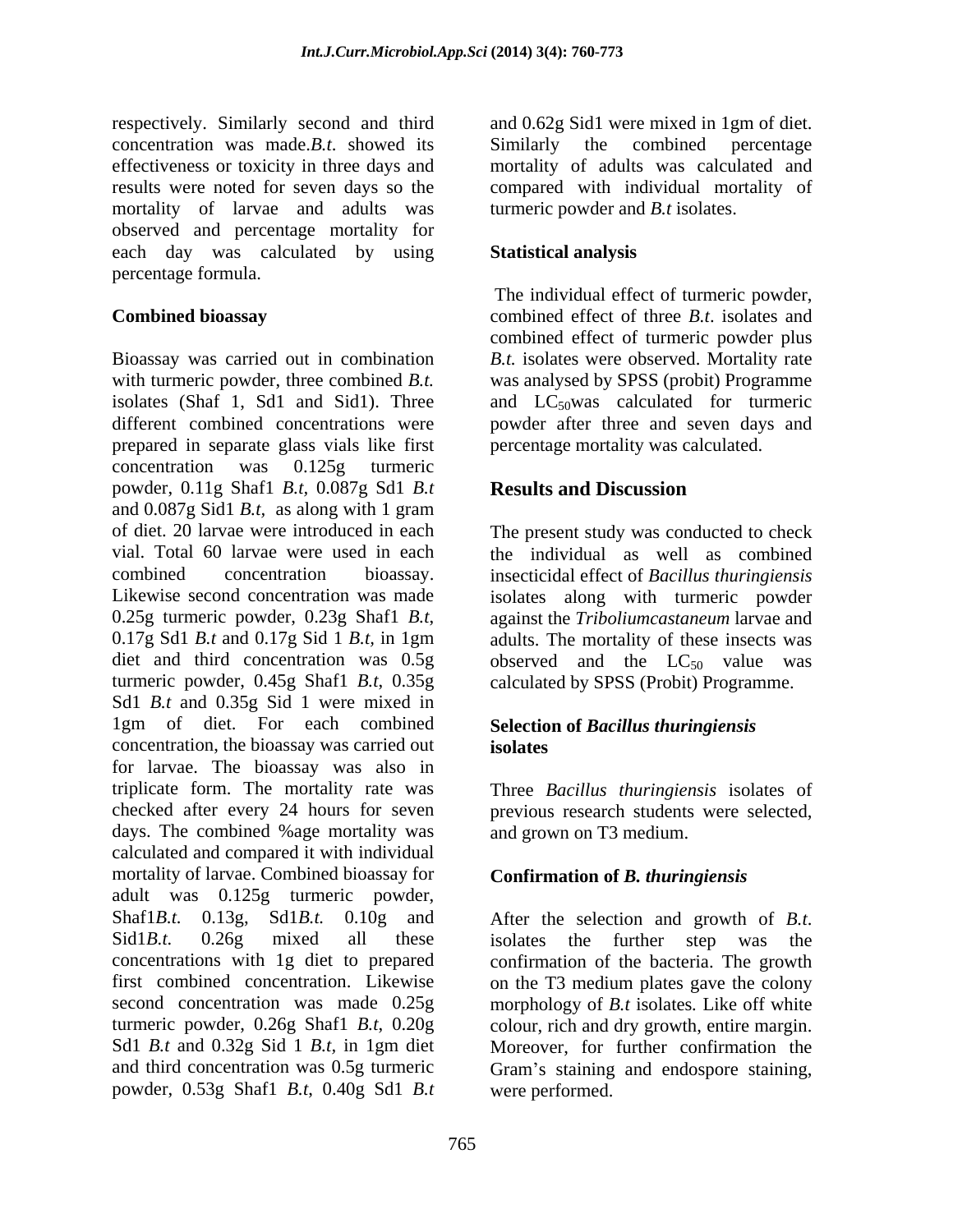In the Gram's staining, first of all the day for  $0.125g$  was  $16.6$ ,  $13.3$  and  $10\%$ slides were labeled as Shaf1, Sd1 and Sid1 For 0.25g was 20, 16.6, and 11.6%. And and then slides were prepared and for 0.5g powder was 25, 20 and 13% and

bacterial colony was streaked on the potato starch plate and incubated for 4 days after streaking. When starch was hydrolysed showed the formation of clear concentrations was after 4th day of zone and the unchanged starch appeared in treatment 8.3, 10, 11.6 and 13.3% and colour blue black when iodine solution after  $5<sup>th</sup>$  day was 5, 8.3, 10 and 11.6.  $6<sup>th</sup>$ was flooded on the plates. *B.t.* isolates day was 3, 6, 6 and 10% and 7th day was showed turbidity after 14 hours, in the  $1.6, 3, 5$  and 0%. And the LC<sub>50</sub> at 0.125, sodium chloride test. 0.25 and 0.5 and 1g was found to be 0.23

### **Endospore staining**

# **Bioassay Results for**

The bioassays were carried out to check of *B.t.* isolates and turmeric powder

Turmeric powder was proved to be very 41.6% then percentage of mortality was

**Gram s Staining** toxic against *T. castaneum* larvae. The observed under the microscope at 100X for fourth concentration was 30, 18.3 and with oil immersion, Gram positive, rod  $16.6$  for  $1<sup>st</sup>$ ,  $2<sup>nd</sup>$  and third day respectively. shaped and purple coloured bacteria were  $\qquad$  And the LC<sub>50</sub>, after three days at 0.125, seen which confirmed it as  $0.25, 0.5$  and 1g was found to be  $0.36 \frac{g}{g}$ . *B.thuringiensis.*  The mortality of *T. castaneum* larvae was **Biochemical tests** rate was dicreased as the days passed and For the confirmation of *B.t.* isolates, starch concentration of turmeric powder was hydrolysis test was performed. The increased. At 1.00g the highest mortality percentage mortality after 1<sup>st</sup>, 2<sup>nd</sup> and 3rd  $, 2<sup>nd</sup>$  and 3rd  $^{nd}$  and  $^{2rd}$ and 3rd day for 0.125g was 16.6, 13.3 and 10% .For 0.25g was 20, 16.6, and11.6% . And for 0.5g powder was 25, 20 and 13% and high after 1<sup>st</sup> day of treatment and then the the mortality was increased as the was observed that was 39 out of 60

> The percentage mortality at four different treatment 8.3, 10, 11.6 and 13.3% and the contract of the contract of the contract of the contract of the contract of the contract of the contract of the contract of the contract of the contract of the contract of the contract of the contract of the contract o day was 3, 6, 6 and 10% and 7th day was 1.6, 3, 5 and 0%. And the  $LC_{50}$  at 0.125, g/g after seven days.

The crystals and vegetative cells were seen high after 4th day of treatment than after in deep pink colour and spores were in  $5<sup>th</sup>$ , 6th and 7th day but less than first three green colour under 100X power of days and the mortality was increased as microscope with oil immersion which also the concentration of turmeric powder was proved that it was *B. thuringiensis.*  increased. At 1.00g the highest mortality The mortality of *T. castaneum* larvae was was observed.

### *Triboliumcastaneum* **larvae** *Bacillus thuringiensis* **isolates combined**   $\mathbf{Of} \mathbf{L}\mathbf{C}_{50}$

the individual effect of turmeric powder as First of all combined effect of *Bacillus*  well as combined effect of three *Bacillus thuringiensis* isolates of Shaf1, Sd1and *thuringiensis* isolates, and combined effect Sid1 was checked with LC<sub>50</sub>of three *B.t* against *Triboliumcastaneum* larvae. isolates was 1.8, 1.50 and 1.48g (Shaf1, **Turmeric powder was combined with 1g of diet. First day** .isolates against larvae. The  $LC_{50}$  of these Sd1and Sid1) respectively. These  $LC_{50}$ high mortality rate was observed that was 41.6% then percentage of mortality was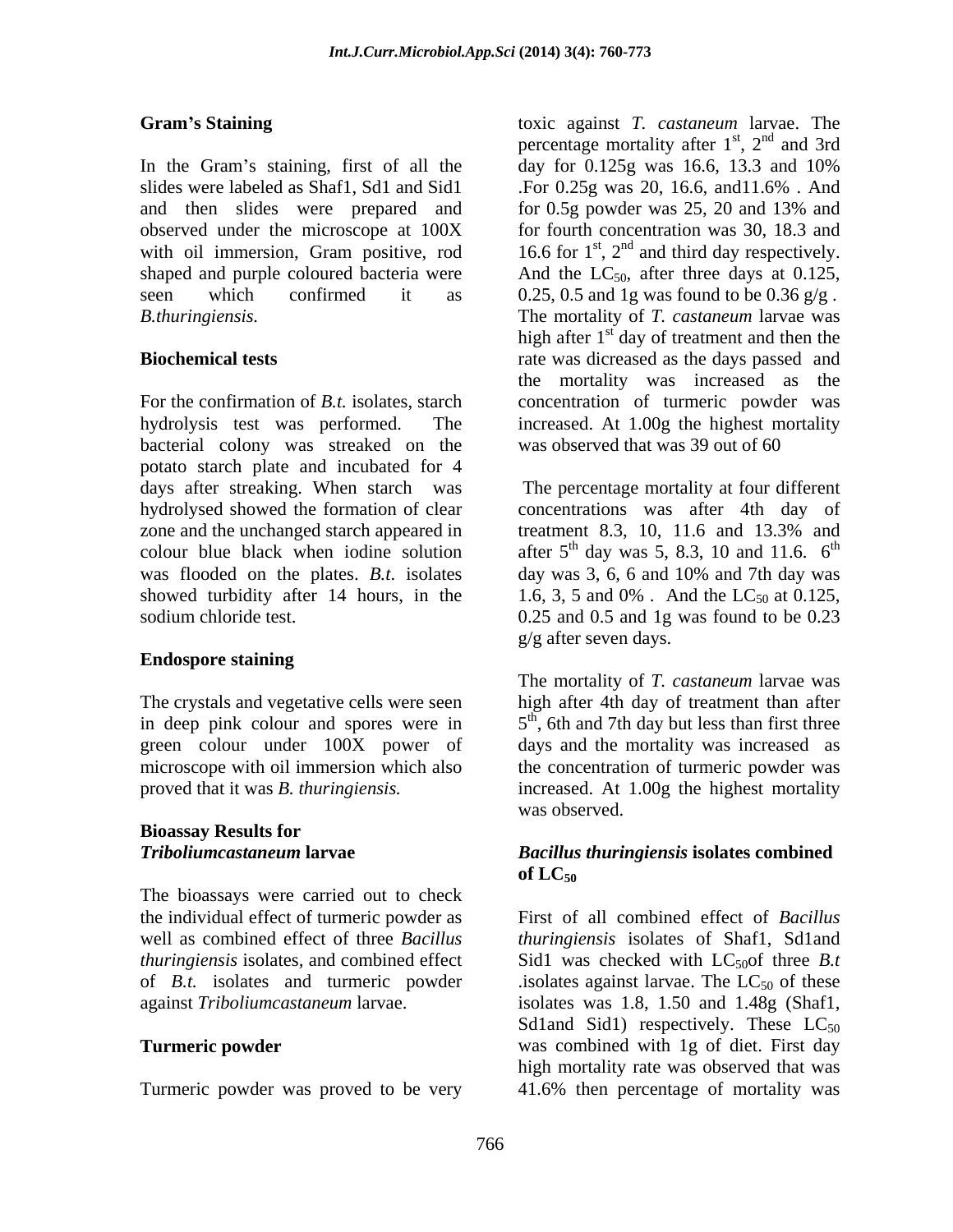Three different concentrations of *B.t* larvae, it showed higher mortality than that .isolates Shaf1 (0.11, 0.23, 0.45), Sd1 (0.087, 0.17, 0.35) and Sid1 (0.087, 0.17, 0.35) were selected. The mortality was **Turmeric powder** enhancing by increasing concentration and mortality decreased with the passage of time. At first concentration of three *B.t.* turmeric powder was applied to *T.* isolates the mortality for first day was *castaneum* adults then for first 16.6% and 15, 13, 11.6, 10, 6.6 and 1.6 for concentration percentage mortality was 10,  $2<sup>nd</sup>$ ,  $3<sup>rd</sup>$ ,  $4<sup>th</sup>$ ,  $5<sup>th</sup>$ ,  $6<sup>th</sup>$  and  $7<sup>th</sup>$  day 6.6, and 5%. For second concentration was respectively. For second concentration mortality was 20, 16.6, 13.3, 11.6, 3.3 and was 20, 18.3, and 15%. Fourth 1.6% for  $1^{st}$ ,  $2^{nd}$ ,  $3^{rd}$ ,  $4^{th}$ ,  $5^{th}$ ,  $6^{th}$  and  $7^{th}$  day concentration gave the percentage respectively. For third concentration was 21.6, 20, 15, 15, 11.6, 5 and 1.6% for  $1^{st}$ , these percentage mortality was calculated 21.6, 20, 15, 15, 11.6, 5 and 1.6% for 1<sup>st</sup>, these percentage mortality was calculated  $2<sup>nd</sup>$ , 3<sup>rd</sup>, 4<sup>th</sup>, 5<sup>th</sup>, 6<sup>th</sup> and 7<sup>th</sup> day respectively. after 1<sup>st</sup>, 2<sup>nd</sup> and 3<sup>rd</sup> day respectively for all

# **Combined bioassay of turmeric powder**

In the combined bioassay the mortality of according to concentrations the mortality the larvae was high as compared to rate was increased as the highest mortality individual bioassay of turmeric powder was observed that was 36 out of 60 at high and combined *Bacillus thuringiensis* isolates.When the bioassay was carried out for seven days it was observed that After fourth day, the percentage mortality mortality rate of larvae was increased were 5, 8.3, 13.3 and 13.3 at first, second, when the different concentrations of third and fourth concentrations *Bacillus thuringiensis* isolates and respectively. In the same way, the turmeric powder was mixed. The percentage mortality for  $5<sup>th</sup>$  day was 3.3, 5, percentage of mortality was also high when the concentrations were mixed as 1.6, 1.6, 5, 8.35 and 1.6, 3.3, 5, 6.6 compared to individual concentration of respectively. The combined  $LC_{50}$  was 0.44 each one.  $g/g$  at 0.125, 0.25, 0.5 and 1g after seven

Bioassay was carried out in the same way

decreased with day passed. Then was 21.6, for newly emerged *T. castaneum* adult. 15, 10, 8.3, 3.3 and 1.6% for  $2<sup>nd</sup>$ ,  $3<sup>rd</sup>$ ,  $4<sup>th</sup>$ , The concentrations of turmeric powder 15, 10, 8.3, 3.3 and 1.6% for  $2^{nd}$ ,  $3^{rd}$ ,  $4^{th}$ , The concentrations of turmeric powder  $5^{th}$ ,  $6^{th}$  and  $7^{th}$  day respectively.  $t<sup>th</sup>$ ,  $6<sup>th</sup>$  and  $7<sup>th</sup>$  day respectively. were same as in case of larvae but the *Bacillus thuringiensis* **isolates combined** isolates as Shaf1, Sd1 and Sid1were **bioassay** different. The mortality rate and  $LC_{50}$ concentrations of *Bacillus thuringiensis* were different because the small size of of adults.

## **Turmeric powder**

 $, 4<sup>th</sup>, 5<sup>th</sup>, 6<sup>th</sup>$  and  $7<sup>th</sup>$  day 6.6, and 5%. For second concentration was st, these percentage mortality was calculated **and** *B.t.* isolates for larvae after three days. The mortality of adults When the four different concentrations of *castaneum* adults then for first 15, 11.6, and 10%. For third concentration was 20, 18.3, and 15%. Fourth concentration gave the percentage mortality was 23.3, 20 and 16.6%. All four concentrations and combined  $LC_{50}$ was 0.527 g/g at 0.125, 0.25, 0.5 and 1g decreased with the passage of time and concentration of 1g after three days.

**Bioassay results for**  passage of time. The mortality was *Tribolium castaneum* **adult** third and fourth concentrations 8.3 and 10%. And of  $6^{th}$  and  $7^{th}$  days were  $^{th}$  and  $7^{th}$  days were and  $7<sup>th</sup>$  days were <sup>th</sup> days were days .The mortality decreased with enhanced as the concentration increased.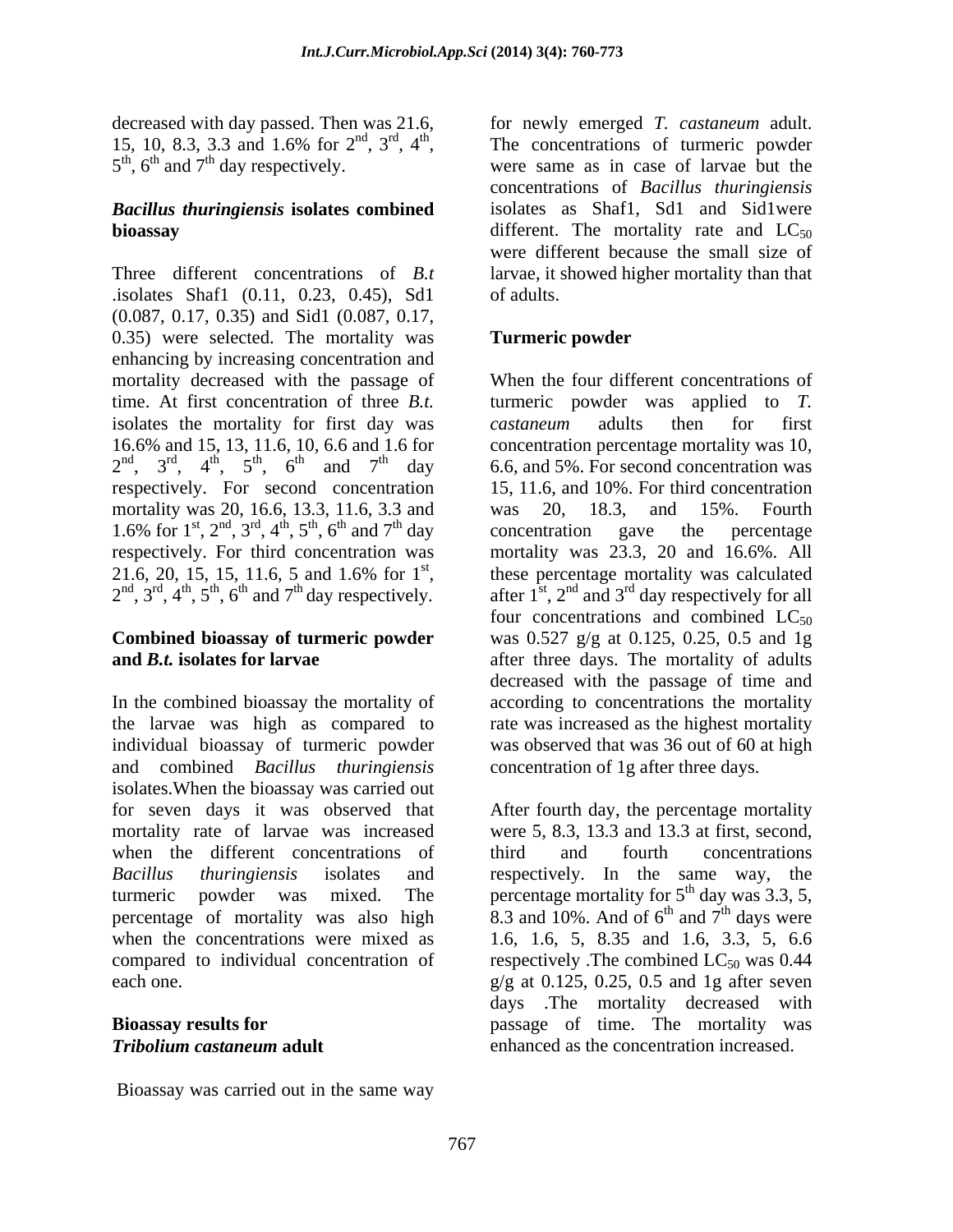combined concentrations of Shaf1, Sd1 each one. and Sid1 *B.t* isolates was noted as 36.6, 23.3, 10, 6.6, 5, 3.3 and 1.6 % after 1st, of adults was decreased after each day.

enhancing by increasing concentration and 1.6% for  $1^{st}$ ,  $2^{nd}$ ,  $3^{rd}$ ,  $4^{th}$ ,  $5^{th}$ ,  $6^{th}$  and  $7^{th}$  day

In the combined bioassay the mortality of individual bioassay of turmeric powder,

*Bacillus thuringiensis* **isolates combined** The percentage mortality at three  $LC_{50}$  compared to individual concentration of percentage of mortality was also high as each one.

 $2<sup>nd</sup>$ , 3rd,  $4<sup>th</sup>$ ,  $5<sup>th</sup>$ , 6th and  $7<sup>th</sup>$  days bioassays were carried out in triplicate  $t<sup>th</sup>$ ,  $5<sup>th</sup>$ , 6th and  $7<sup>th</sup>$  days bioassays were carried out in triplicate respectively. The percentage of mortality form and every bioassay was repeated To check the accuracy of results, all the three times.

*Bacillus thuringiensis* **isolates combined** In the light of above study it is concluded **for selected concentrations** that *Triboliumcastaneum* is a destructive Three different concentrations of *B.t* for grain foods. For the eradication of this isolates Shaf1 (0.13, 0.26, 0.53g), Sd1 insect and for the safe storage of food (0.10, 0.20, 0.40g) and Sid1 (0.16, 0.32, combined insecticidal effect of three 0.62) were selected. The mortality was *Bacillus thuringiensis* isolates along with mortality decreased with the passage of concluded that isolates of *B. thuringiensis,* time. At first concentration of three *B.t* biopesticide proved to be effective bacteria isolates the mortality for first day was against the *T. castaneum*as it gave high 13.3% and 11.6, 8.3, 5, 1.6, 1.6 and 0% for mortality against the larvae and adults.  $2<sup>nd</sup>$ ,  $3<sup>rd</sup>$ ,  $4<sup>th</sup>$ ,  $5<sup>th</sup>$ ,  $6<sup>th</sup>$  and  $7<sup>th</sup>$  day Turmeric which was in the form of powder ,  $3^{\text{rd}}$ ,  $4^{\text{th}}$ ,  $5^{\text{th}}$ ,  $6^{\text{th}}$  and  $7^{\text{th}}$  day Turmeric which was in the form of powder respectively. For second concentration also showed its biopesticidal activity mortality was 15, 15, 11.6, 8.3, 3.3, 5 and against the red flour beetles, as the respectively. For third concentration was insecticidal effect of turmeric powder plus 20, 16.6, 15, 11.6, 6.6, 6.6 and 1.6% for three *B. thuringiensis* isolates was more  $1^{\text{st}}$ ,  $2^{\text{nd}}$ ,  $3^{\text{rd}}$ ,  $4^{\text{th}}$ ,  $5^{\text{th}}$ ,  $6^{\text{th}}$  and  $7^{\text{th}}$  day effective as compared to individual effect ,  $3<sup>rd</sup>$ ,  $4<sup>th</sup>$ ,  $5<sup>th</sup>$ ,  $6<sup>th</sup>$  and  $7<sup>th</sup>$  day effective as compared to individual effect respectively . of turmeric powder and combined *Bacillus* **Combined bioassay for**  concentrations of each were combined, it *Triboliumcastaneum* **adults** gave higher mortality to *T. castaneum* the adults was high as compared to control agents were very useful as *Bacillus thuringiensis* isolates*.* When the they were used for the control of different bioassay was carried out after 1st, 2nd, pests but they are non toxic to humans, 3rd, 4th, 5th, 6th and 7th day it was mammals and other wildlife. These observed that mortality rate of adults was microbial insecticides were proved to be increased when the different important tools for insect management, not concentrations of *Bacillus thuringiensis* only for stored product but for garden and *Becillus thuringlensis* isolaties combined<br>
The the concentrations were mixed the concentrations<br>
The recoverage of morality was also high as<br>
conolined concentrations of Sharft. Salt encorence of including concentrations pest of different stored products especially the turmeric powder were checked. It was response was slow. The combined *thuringiensis* isolates*.* When all the larvae and adults. Microbial insecticides which were also known as biological compared to synthetic chemicals because lawn pests, agricultural and forest pests.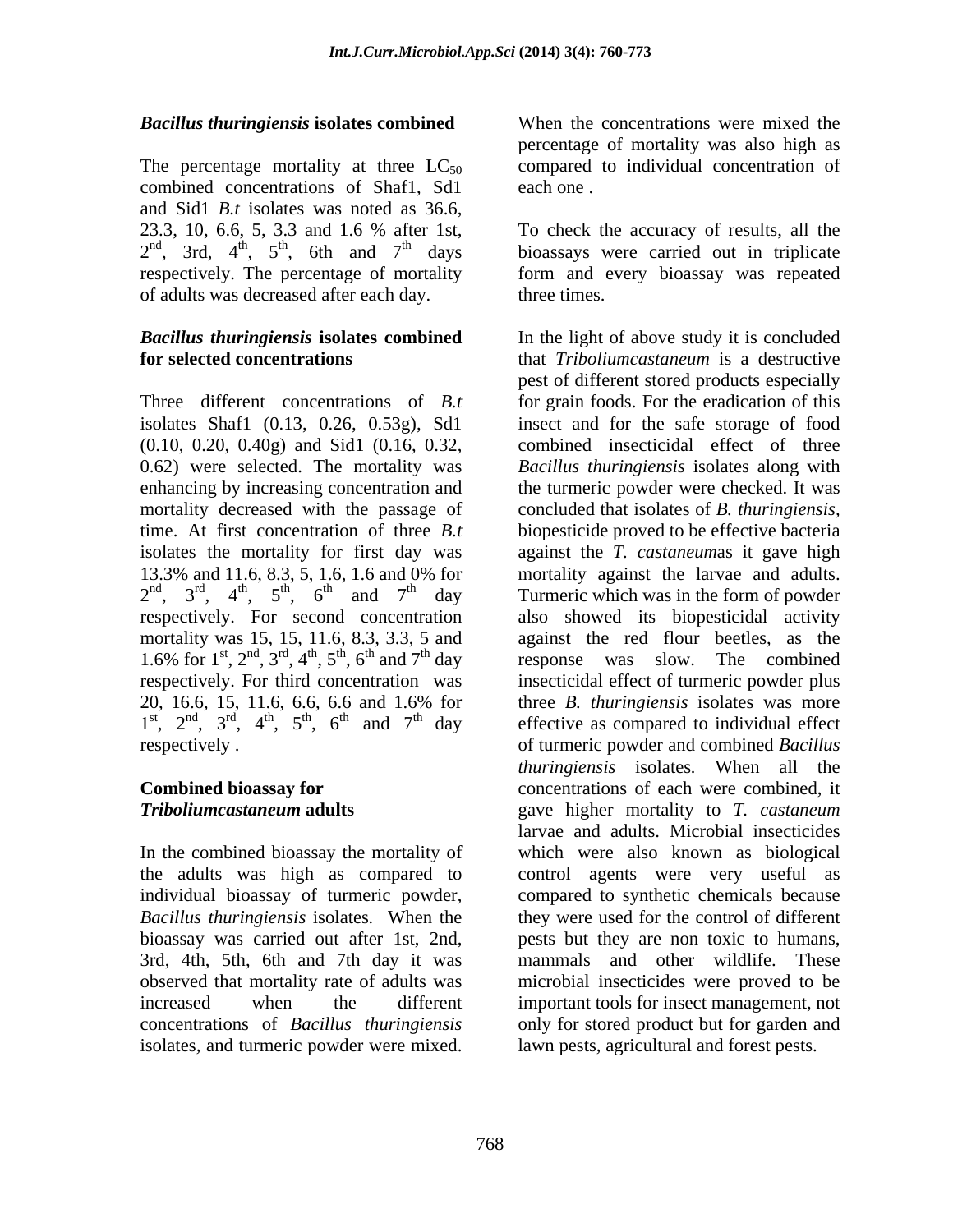| Table.1 Gram's staining and endospore staining of Shaf1, Sd1, Sid1 Bacillus Table 2: |  |
|--------------------------------------------------------------------------------------|--|
| Mortality of the <i>Triboliumcastaneum</i> larvaeafter 1st, 2nd and 3rd day          |  |
| of turmeric powder treatment                                                         |  |

|           |                   | Time Interval   No. of Insects   Concentration |                   | Mortality   Percentage mortality    |
|-----------|-------------------|------------------------------------------------|-------------------|-------------------------------------|
|           | <b>Used in</b>    | (gm)                                           | Observed for each |                                     |
|           | <b>Experiment</b> |                                                |                   | $\Box$ (Dead/Total) concentration % |
|           | - 60              | <b>Control</b>                                 |                   |                                     |
|           |                   | 0.125                                          | <b>10</b>         | 16.6                                |
| $1st$ Day | 60                | 0.25                                           | 12                |                                     |
|           |                   | - 11.                                          | 15                |                                     |
|           |                   |                                                | 18                | 30                                  |
|           |                   | 0.125                                          |                   | 13.3                                |
|           |                   | 0.25                                           | 10                | 16.6                                |
| $2nd$ Day | -60               | - 11                                           | 12                | 20 <sup>1</sup>                     |
|           |                   |                                                | $-11$             | 18.3                                |
|           |                   |                                                |                   | 10 <sup>7</sup>                     |
|           |                   | 0.125                                          |                   |                                     |
|           |                   | 0.25                                           |                   | 11.6                                |
| $3rd$ Day | -60               |                                                |                   | 13.3                                |
|           |                   |                                                | 10                | 16.6                                |

**Table.3** LC<sub>50</sub> valueof turmeric powder on *Triboliumcastaneumlarvae after three days* 

| <b>Concentration</b>            | <b>No. of Insects used</b> | <b>Mortality</b>                      | Т Л<br>$LC_{50}$ |
|---------------------------------|----------------------------|---------------------------------------|------------------|
| (gm)                            | in experiments             | <b>Observed</b>                       | (g/g)            |
| 0.125                           | -6U                        |                                       |                  |
| 0.25                            | -66                        |                                       |                  |
| $\mathbf{v} \, \mathbf{\omega}$ | $\sim$ $\sim$<br>'n        | $\sim$ $\sim$<br>$\ddot{\phantom{0}}$ |                  |
|                                 | -00                        |                                       | 0.36             |

**Fig.12** Effect of different concentration ofturmeric powder on the mortality of *Triboliumcastaneum*larvae after 1st, 2nd and 3rd day of treatment

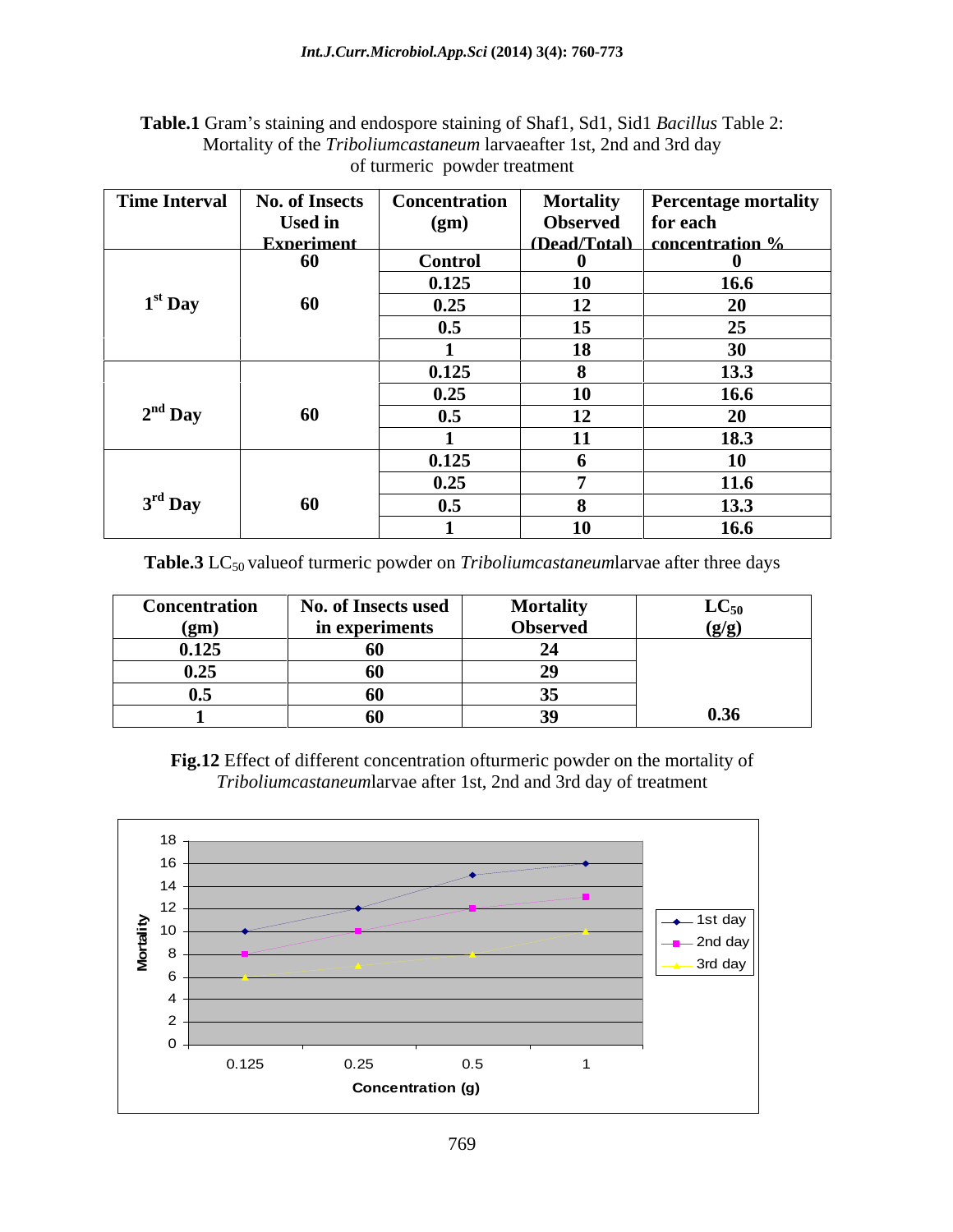

**M**

**Table.9** Mortality of the*Triboliumcastaneum* adults after 1st, 2nd and 3rd day

Table.10 LC<sub>50</sub> values of turmeric powder on *Triboliumcastaneum*adults after three days

 $0 +$   $\hspace{0.2cm}$  $5 -$ 10 15 20  $\leftarrow$  20  $\leftarrow$  20  $\leftarrow$  20  $\leftarrow$  20  $\leftarrow$  20  $\leftarrow$  20  $\leftarrow$  20  $\leftarrow$  20  $\leftarrow$  20  $\leftarrow$  20  $\leftarrow$  20  $\leftarrow$  20  $\leftarrow$  20  $\leftarrow$  20  $\leftarrow$  20  $\leftarrow$  20  $\leftarrow$  20  $\leftarrow$  20  $\leftarrow$  20  $\leftarrow$  20  $\leftarrow$  20  $\leftarrow$  20  $\leftarrow$  20  $\leftarrow$  20  $\$ 25

 $\frac{1}{20}$  25<br> $\frac{1}{20}$  25<br> $\frac{1}{20}$   $\frac{1}{20}$   $\frac{1}{20}$   $\frac{1}{20}$   $\frac{1}{20}$   $\frac{1}{20}$   $\frac{1}{20}$   $\frac{1}{20}$   $\frac{1}{20}$   $\frac{1}{20}$   $\frac{1}{20}$   $\frac{1}{20}$   $\frac{1}{20}$   $\frac{1}{20}$   $\frac{1}{20}$   $\frac{1}{20}$   $\frac{1}{20}$   $\frac{1}{$ 

0.125 0.25 0.5 1

**Concentration (g)**

Mortality  $||$ 

|                 | No. of Insects   Concentration |                | <b>Mortality</b> | <b>Percentage mortality</b> |
|-----------------|--------------------------------|----------------|------------------|-----------------------------|
| Time            | <b>Used in</b>                 | (gm)           | <b>Observed</b>  | for each concentration      |
| <b>Interval</b> | Experiment                     |                | (Dead/Total)     |                             |
|                 | 60                             | <b>Control</b> |                  |                             |
|                 |                                | 0.125          |                  | <b>10</b>                   |
| $1st$ Day       | 60                             | 0.25           |                  | 15 <sup>15</sup>            |
|                 |                                |                | 12               | -20                         |
|                 |                                |                | 14               | $\frac{23.3}{6.6}$          |
|                 |                                | 0.125          |                  |                             |
|                 |                                | 0.25           |                  | 11.6                        |
| $2nd$ Day       | 60                             | 0.5            |                  | 18.3                        |
|                 |                                |                | 12               |                             |
|                 |                                | 0.125          |                  |                             |
|                 |                                | 0.25           |                  | 10                          |
| $3rd$ Day       | 60                             | 0.5            |                  | 15                          |
|                 |                                |                | 10               | 16.6                        |

| <b>Concentration</b> | No. of Insects used | <b>Mortality</b> | LC50  |
|----------------------|---------------------|------------------|-------|
| (gm)                 | in experiments      | <b>Observed</b>  | (g/g) |
| 0.125                | -60                 |                  |       |
| 0.25                 | -60                 | 10               |       |
| 0.5                  | 60                  |                  |       |
|                      | -60                 |                  | 0.527 |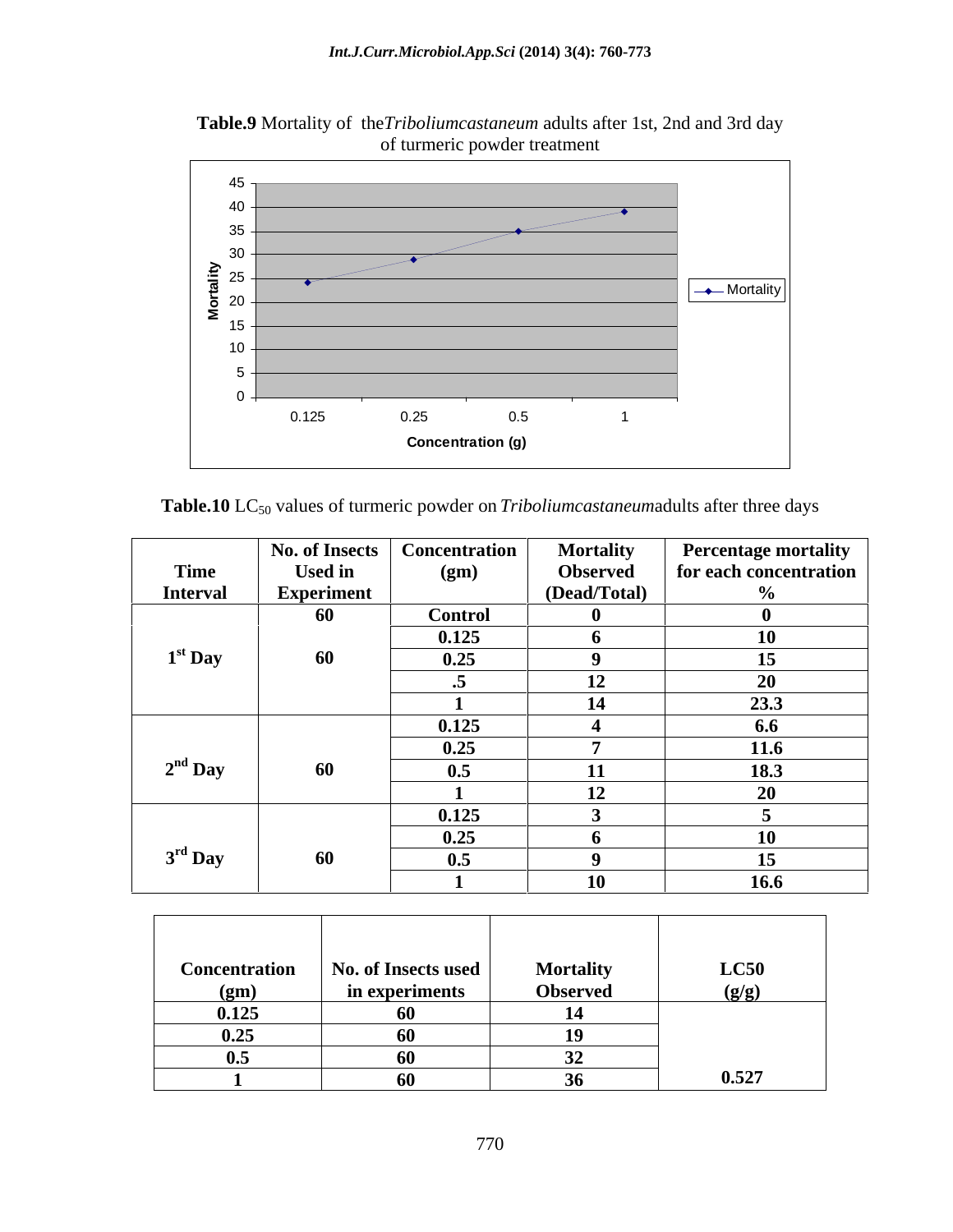

| <b>Isolates</b> | Gram's        | <b>Cell</b><br><b>Endospore staining</b> |        |                 |
|-----------------|---------------|------------------------------------------|--------|-----------------|
|                 | staining      | arrangement                              | Spores | Vegetative cell |
| Shaf1           |               |                                          |        |                 |
| Sd1             | Gram positive | Single and Chain Green                   |        | Pink            |
| Sid1            |               |                                          |        |                 |

- Aizawa, K. and Shigetane, I. 2001. *thuringiensis*) in 1901 and subsequent investigations in Japan.(Proceedings of of *Bacillus thuringiensis*). *Bioresource*
- Alanko, K., Tuomi, T., Vanhanen, M., Pajari-Backas, M., Kanerva, L., Havu, K., Saarinen, K. and Bruynzeel, D. P.
- 
- Cannon, R. J. 1993. Prospects and progress for *Bacillus thuringiensis*
- Crickmore, N., Zeigler, D. J., Feitelson, J.,

**References** Triboliumconfusum(confused flour beetle). *Allergy*, 55: 879-882.

- Discovery of sottokin (*Bacillus*  classes of wheat and environmental a Centennial Symposium against Rhyzoperthadominica (F.). Commemorating Ishiwata's Discovery<br>
of Bacillus thuringiensis) Bioresource<br>
29: 271-275. Aldryhim, Y. N. 1993. Combination of factors affecting the efficacy of amorphous silica dust, Dryacide, against *Rhyzoperthadominica* (F.). *Journal of Stored Product Research*, 29: 271-275.
- *Technology*, 99: 959- 964. Bloomquist, J. R., 1996. Ion channels as targets for insecticides. *Annual Review of Entomology,*41: 163-190.
- 2000. Occupational IgE-mediated 2007. Mode of action of *Bacillus*  allergy and to thuring iensisCry and and and the same to the third of the three to the three to the top three t Bravo, A., Gill, S. S. and Soberon, M. *thuringiensis*Cry and Cyt toxins and their potential for Revision of the Nomenclature for the insectcontrol. *Toxicon*, 49: 423- 435. *Bacillus thuringiensis*Pesticidal cry Genes. *Pesticide Biochemistry and Physiology*, 12: 45-87.
	- based pesticides. *Pesticide Science*, 37: Entwistle, P. F., Cory, J. S., Bailey, M. J. 331-335. **and Higg, S. 1993.** *Bacillus* Schnepf, E., Lambert, B., Lereclus, D., *biopesticide*, (10<sup>th</sup> Ed.), by John Wiley toxins and their potential for<br>
	insectcontrol. Toxicon, 49: 423- 435.<br>
	Bacillus thuringiensisPesticidal cry<br>
	non, R. J. 1993. Prospects and<br>
	progress for *Bacillus thuringiensis*<br>
	based pesticides. Pesticide Science, 37:<br> and Higg, S. 1993. *Bacillus thuringiensis*. In: *An environmental* <sup>th</sup> Ed.), by John Wiley and Sons, New York, pp: 345-366.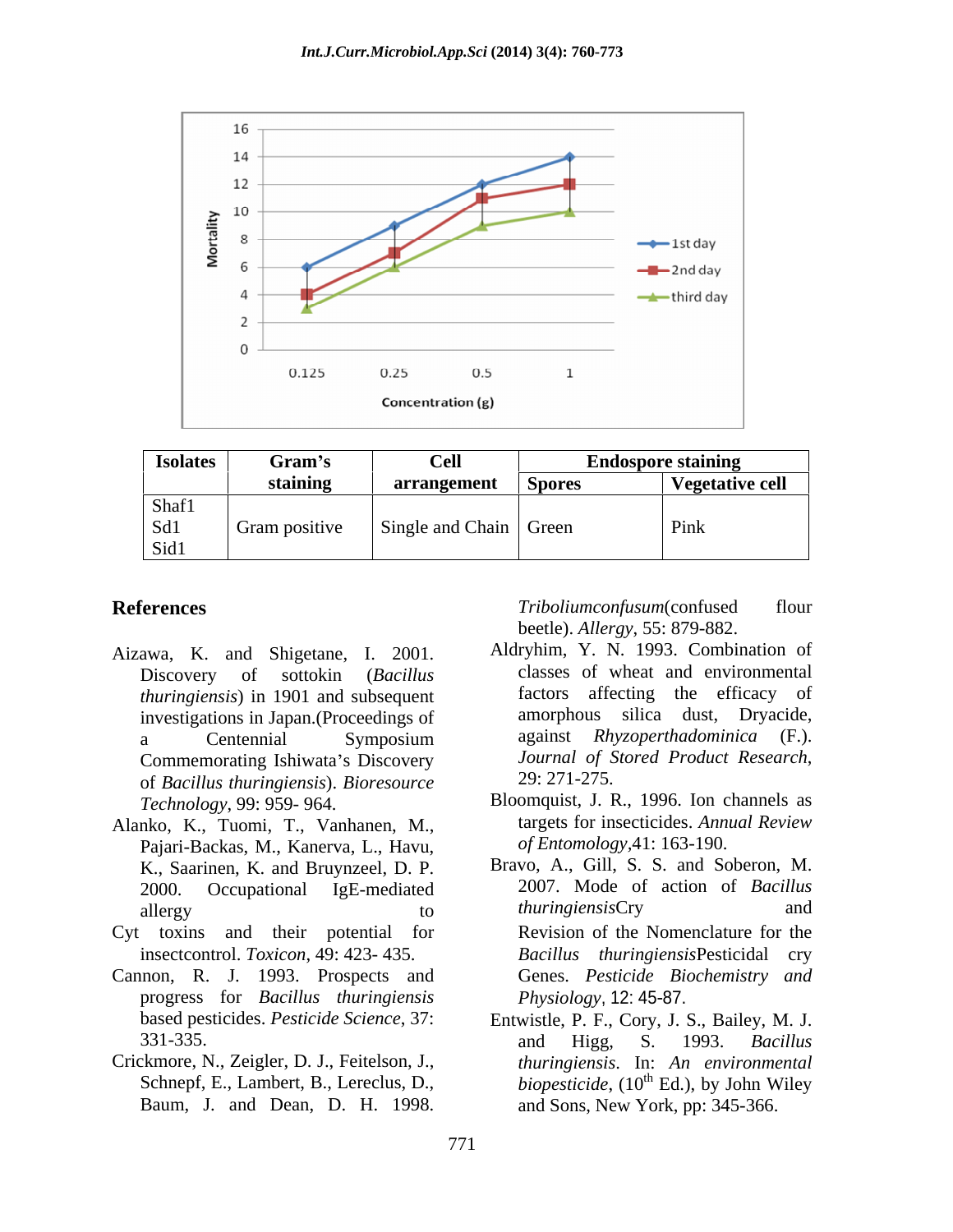- Frutos, R., Rang, C., and Royer, M. 1999. Managing insect resistance to plants M. J., and Higgs, S), John Wiley and producing *Bacillus thuringiensis* Sons, Chichester, UK. Pp: 37-69.
- Garey, J., Wolff, M. S., 1998. Estrogenic and antiprogestagenic activities of
- Hofte, H. and Whiteley H. R. 1989. Med. Arom. Plant Sci. 22: 38.
- Howe, R. W. 1965. Losses caused by
- Isman, M. B. 2006. Botanical insecticides,
- Jembere, B., Obeng-Ofori, D., Hassanli, L. flour beetle Tribolium castaneum. stored product insect. *Pests. Bull.*
- Lambert, B., Buysse, L., Decock, C., Rie, J., Van Vliet, A. and Peferoen, M. Noctuidae. *Applied and Environmental*
- Lereclus, D., Delecluse, A., and Lecadet, Gauthier, D., Milne, R. E., Masson,

by Entwistle, P. F., Cory, J. S., Bailey,

- toxins. *Critical Reviews in* Marrone, K. and Macintosh, F. 1993. *Biotechnology*, 19: 227-276. *Bacillus thuringiensis*. *Proceedings of National Academy of sciences of United States of America,* 54: 56-76.
- pyrethroid insecticides. *Biochemical*  Mukherjee, S.N. and Joseph, M, 2000. *and Biophysical research* Medicinal plant extracts influencing *communications*, 251: 855-859. insect growth and reproduction. *J. Med. Arom. Plant Sci*. 22: 38.
- Insecticidal crystal proteins of *Bacillus*  Ngamo T. L. S., Goudoum, A., Ngassoum, *thuringiensis*. *Microbiology Review*, 53: 242-255. insects and mites in stored foods and local aromatic plants towards food stuffs. *Nutr. Abstr. Rev*, 35: 285- *Sitophiluszeamais*Motsch (Coleoptera: 302. Curculionidae). *Afr. J. Agri. Res,* 2: M. B., Mapongmetsen, Lognay, G., Malaisse, F. and Hance, T. 2007. Chronic toxicity of essential oils of 3 local aromatic plants towards 164-167.
- deterrents, and repellents in modern Rehman, R. A. 2000. Studies on the agriculture and an increasingly phosphine induced changes in esterase regulated world. *Annual Review of* levelsand their role in development of *Entomology,*51: 45-66. resistance in 6th instar larvae of red and Nyamasyo, G. N. N. 1995. *University journal of Zoology*, 45: Products derived from the leaves of  $456-543$ . flour beetle *Triboliumcastaneum*. 456-543.
- *Ocimumkilimanndscharium* (Labiatae) Shaaya, E. and Kostyukovsky, M. 1991. as post-harvest grain protectants Essential oil potency against stored against the infestation of three major grain products and mode of action. *J. Chem. Ecol*. 17: 499-500.
- *Entomol. Res,* 85: 361-367*.* Su, H. C. F., Robert, J. H. And Jilani, G. Jansens, S., Piens, C., Saey, B., characterization of insect repellent Seurinck, J., Van Audenhove, K., Van from Curcuma longa. J. Agric. Chem. 1990. Isolation. Purification and from Curcuma longa. *J. Agric. Chem*. 30: 290-292.
- 1996. A *Bacillus*  Subramanyam, B. H., Heaps, J., and *thuringiensis*insecticidal crystal protein with a high activity recommendations for food-processing againstmembers of the family plants. *Journal of plant food for human*  Harein, P. 1993. Insecticide *nutrition*, 23: 67-87.
- *Biology*, 62: 80-86. Van Frankenhuyzen, K., Gringorten, J. L., M. M. 1993. Diversity of *Bacillus* and Peferoen, M. 1993. Toxicity of *thuringiensis*toxins and genes. In: activated CryI proteins from*Bacillus Bacillus thuringiensis*, *an thuringiensis*to six forest Lepidoptera *Environmental Biopesticide*, (2 <sup>nd</sup> Ed. and Bombyxmori. *burnal* of Van Frankenhuyzen, K., Gringorten, J. L., Gauthier, D., Milne, R. E., Masson, and Bombyxmori. *Journal of*